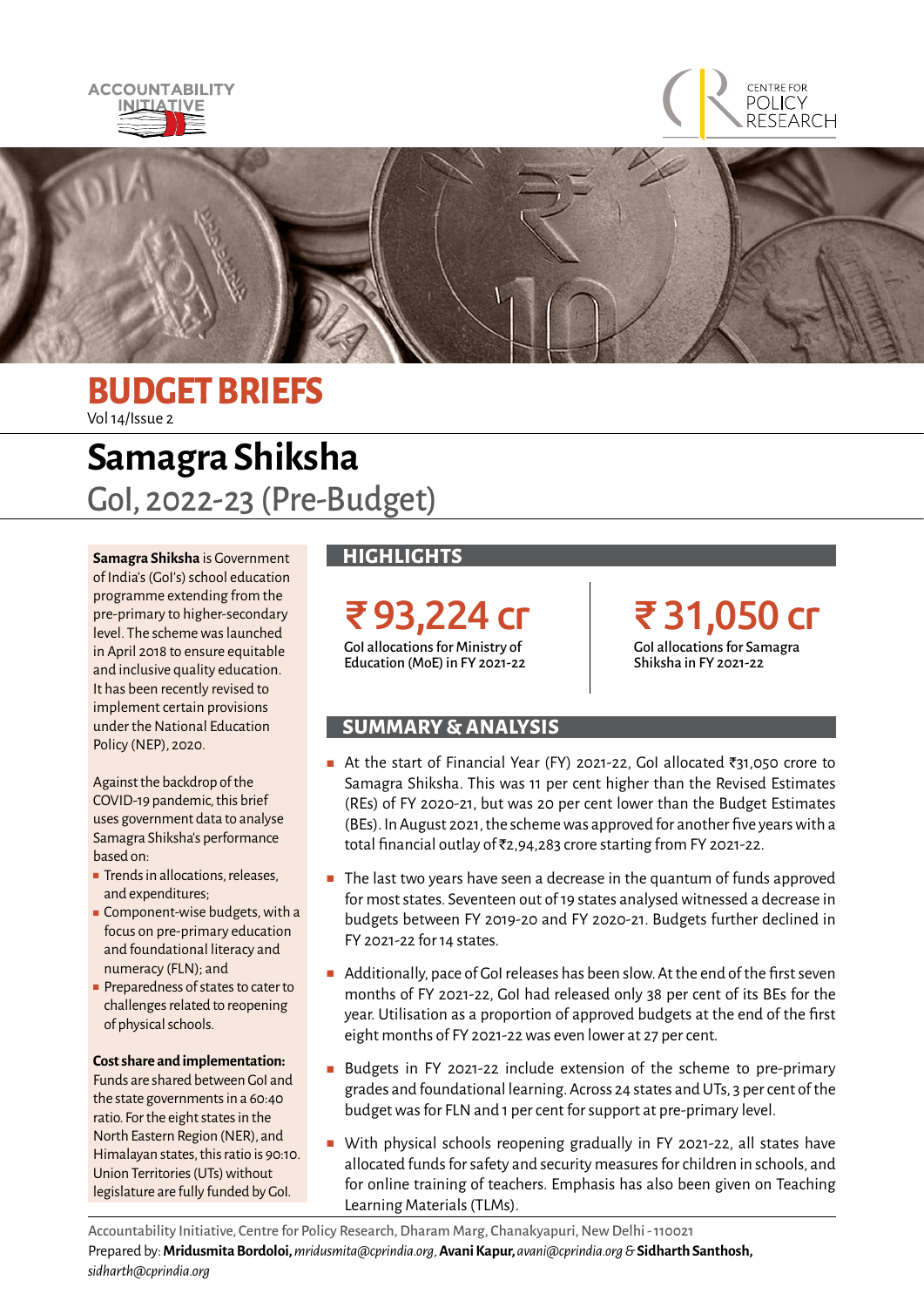## **TRENDS IN OVERALL ALLOCATIONS AND EXPENDITURES**

- Samagra Shiksha is a Centrally Sponsored Scheme (CSS) for school education covering pre-primary to highersecondary grades. The scheme provides support for the implementation of the provisions under the Right to Education Act (RTE Act), 2009. It has also been aligned with the recommendations of National Education Policy (NEP) 2020, to ensure that all children have access to quality education in an equitable and inclusive environment.
- From FY 2020-21, the scheme has been revised to incorporate a few additional interventions based on NEP, 2020. These include:
	- o Provision to transfer funds for all child-centric interventions directly to the students through Direct Benefit Transfer (DBT).
	- o An effective convergence architecture, especially to impart vocational education.
	- o Training of Master Trainers for training Anganwadi workers and Early Childhood Care and Education (ECCE) teachers, for implementing pre-primary education.
	- o Financial support for TLM for students, resources for teachers, and assessments at district level, to implement National Initiative for Proficiency in Reading with Understanding and Numeracy (NIPUN Bharat).
	- $\circ$  Financial support for each State Commission for Protection of Child Rights (SCPCR) at ₹50 per elementary school in the state for protection of child rights and safety.
	- o Support for activities of Performance, Assessments, Review and Analysis of Knowledge for Holistic Development (PARAKH), a national assessment centre.
	- o Extension of academic support of Block Resource Coordinators (BRCs) and Cluster Resource Coordinators (CRCs) to pre-primary and secondary levels.
	- o Support for social audit of 20 per cent of schools annually, so that all schools are covered over five years.
- After almost one and half years of school closure due to the COVID-19 pandemic, schools started to reopen physically from September-October 2021. This brief looks at trends in school education finances under the scheme, the implementation of NEP provisions, and the government interventions to address the current challenges related to reopening of schools.

#### **GoI Allocations**

- In FY 2021-22, allocations for the Ministry of Education (MoE) stood at ₹93,224 crore a 6 per cent decrease compared to the Budget Estimates (BEs) for FY 2020-21, but a 10 per cent increase compared to the Revised Estimates (REs).
- Samagra Shiksha is the largest scheme of MoE. In FY 2021-22 BEs, 33 per cent of MoE's total allocations, or ₹31,050 crore, was allocated for the scheme. This was an 11 per cent increase over the previous year's REs, which stood at `27,957 crore, but was 20 per cent lower than the BEs. In August 2021, GoI has approved the continuation of Samagra Shiksha for the five years from FY 2021-22 to FY 2025-26. A total of  $\bar{\tau}$ 2,94,283 crore has been approved as financial outlay over five years, which includes a central share of  $\bar{\tau}$ 1,85,398 crore.
- Allocations for the scheme have been considerably lower than those projected by the Cabinet Committee on Economic Affairs (CCEA) or even the MoE. In FY 2018-19, the CCEA had approved an outlay of `34,000 crore. REs, however, were ₹3,219 crore less at ₹30,781 crore. Similarly, REs for FY 2019-20 and FY 2020-21 were 12 per cent and 39 per cent less than the projections for the two years, respectively.
- The trend continued in FY 2021-22. Allocations (BEs) for FY 2021-22 were 46 per cent less than MoE's projection of ₹57, 914 crore.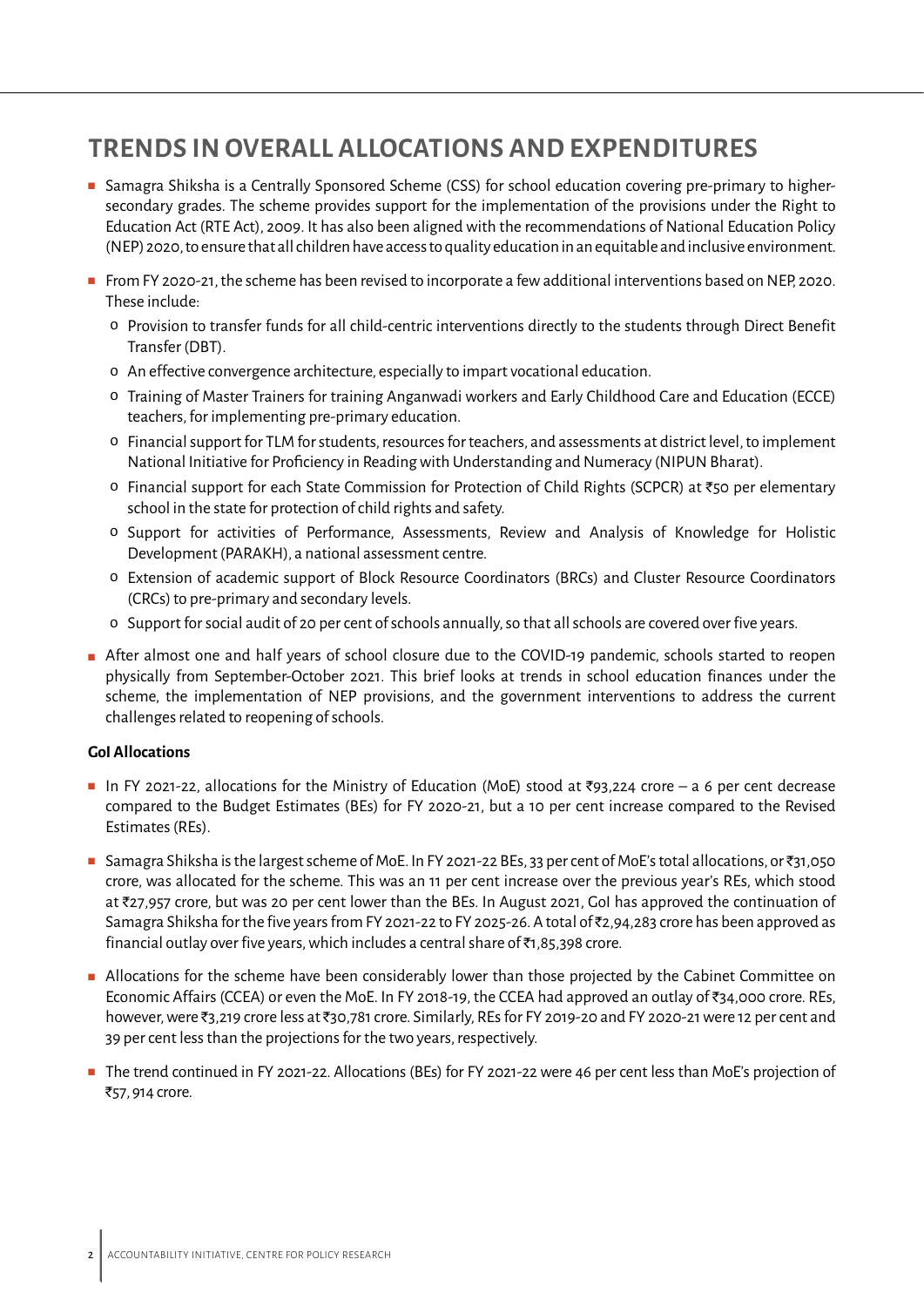

#### **GOI ALLOCATED** `**31,050 CRORE TO SAMAGRA SHIKSHA FOR 2021-22, AN 11% INCREASE OVER 2020-21 RE**S **BUT 20% LOWER THAN THE BE**S

**Source:** (1) GoI allocations: Union Expenditure Budget, MoE, Department of School Education and Literacy, Department of Higher Education, FY 2017-18 to FY 2021-22. Available online at: [www.indiabudget.gov.in](http://www.indiabudget.gov.in). Last accessed on 10 January 2022. (2) Projections for FY 2018-19 and FY 2019-20: Rajya Sabha Standing Committee Report No. 309, February 2019. (3) Projection for FY 2020-21: Rajya Sabha Standing Committee Report No. 312, March 2020. (4) Projection for FY 2021-22: Rajya Sabha Standing Committee Report No. 323, March 2021. Standing Committee Reports are available online at: [https://rajyasabha.nic.in/rsnew/Committee\\_site/MainPage.aspx](https://rajyasabha.nic.in/rsnew/Committee_site/MainPage.aspx)

**Note:** (1) GoI allocations are Revised Estimates (REs), except for FY 2021-22, which are Budget Estimates (BEs)..

#### **Release of Funds by GoI to States**

- Release of funds to states by GoI has also not kept pace with allocations. From FY 2018-19 to FY 2020-21, ₹89,374 crore had been released for the scheme, which was 6 per cent less than the REs. In terms of the year-wise trends, in FY 2018-19, 95 per cent of GoI's total allocations were released. In FY 2019-20, however, while allocations increased in absolute terms, the share released to states declined to 89 per cent. In contrast, while 99 per cent of the revised GoI allocations were released in FY 2020-21, they were considerably lower in absolute terms.
- Pace of releases has been slow in FY 2021-22. By the end of the first seven months of the financial year, a total `11,945 crore had been released to the states, accounting for only 38 per cent of BEs for the year.



#### **ONLY 38% OF GOI ALLOCATIONS FOR 2021-22 WERE RELEASED TO STATES UNDER SAMAGRA SHIKSHA TILL 31 OCTOBER 2021**

**Source:** (1) GoI allocations: Union Expenditure Budget, MoE, Department of School Education and Literacy, FY 2019-20 to FY 2021-22. Available online at: [www.indiabudget.gov.in.](http://www. indiabudget.gov.in) Last accessed on 10 January 2022. (2) GoI release for FY 2018-19: RTI response by MoE dated 18 December 2019. (3) GoI release for FY 2019-20 and FY 2020-21: RTI response by MoE dated 23 November 2021.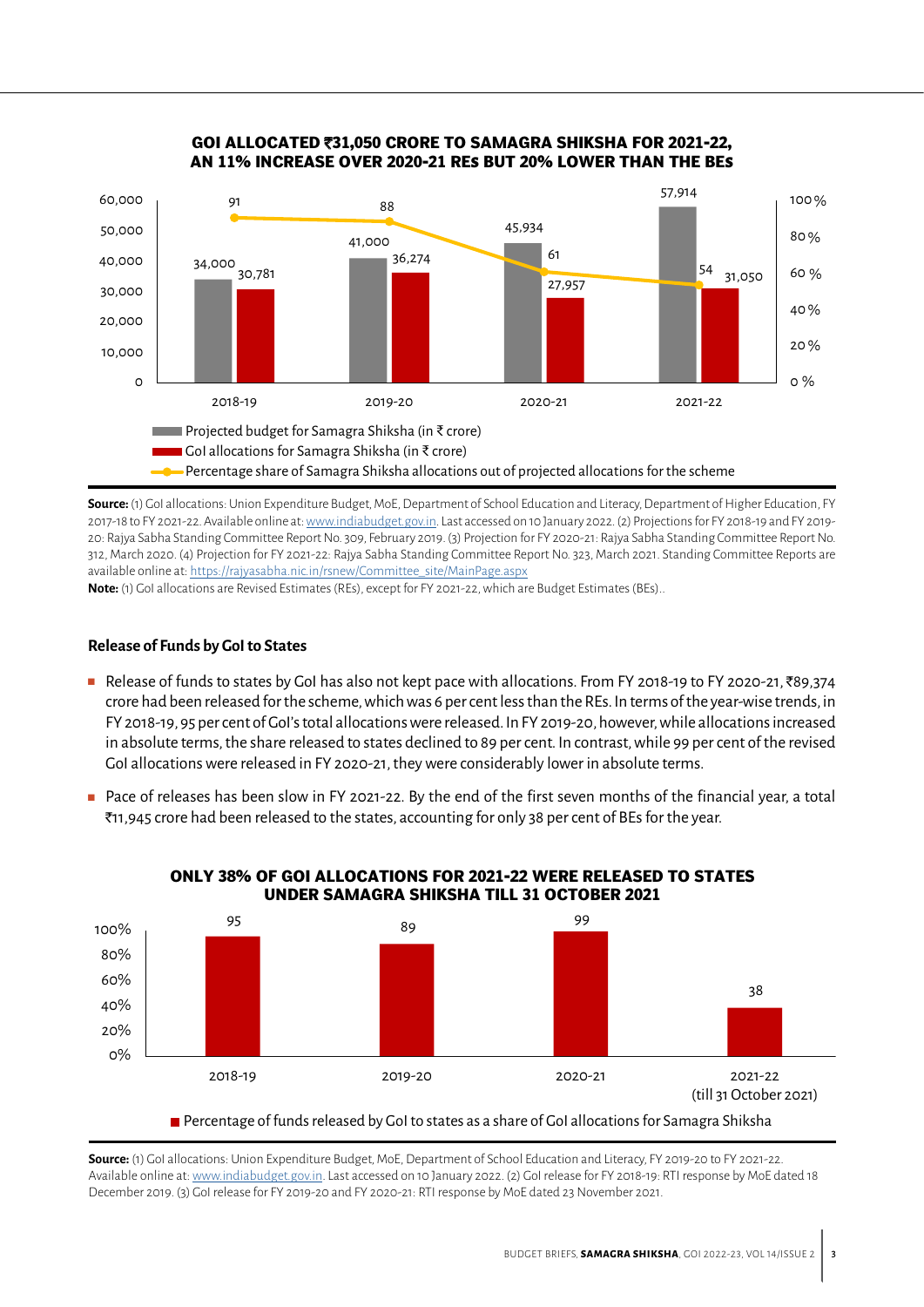#### **Expenditures by States**

- Expenditure under the scheme can be measured in two ways: a) as a share of total approved budgets, or b) as a share of total available funds, which considers funds released by both GoI and the state governments.
- Budgets are approved by the Project Approval Board (PAB) under MoE. These are based on proposed Annual Work Plan and Budgets (AWP&Bs) submitted by individual state governments. Total approved budget for a state includes both GoI and State government shares for the specific financial year, as well as the unspent balance or spillover from the previous year. Funds available for a state, on the other hand, include the funds released by both GoI and State government, and the spillover from the previous year.
- Given that expenditure can be impacted by both the quantum and pace of fund release, expenditures as a proportion of funds available is a better metric to understand utilisation. Unfortunately, due to lack of data on funds available in the public domain, rate of utilisation is assessed by looking at expenditure as a proportion of approved budgets.
- Utilisation of approved budgets under Samagra Shiksha has been low. In FY 2018-19, 64 per cent of the total approved budget (including spillover from the previous year) was spent. This declined further to 62 per cent in FY 2019-20, and improved marginally to 64 per cent in FY 2020-21.
- At the time of preparation of this brief, expenditure data for states and UTs for FY 2021-22 was available till November 2021 only. During these eight months of FY 2021-22, utilisation of funds has been low. States had collectively spent only 27 per cent of their total approved budgets till 30 November 2021. This is also due to low releases as mentioned above.



#### **STATES SPENT ONLY 27% OF THEIR TOTAL APPROVED BUDGET DURING THE FIRST EIGHT MONTHS OF 2021-22**

**Source:** (1) Expenditure for FY 2018-19: RTI response by MHRD dated 18 December 2019. (2) Expenditures from FY 2019-20: RTI response by MoE dated 23 November 2021. (3) Expenditures from FY 2020-21 to FY 2021-22: RTI response by MoE dated 20 December 2021. (4) Approved budget for FY 2018-19: RTI response by MHRD dated 27 December 2018. (5) Approved budgets for FY 2019-20: Samagra Shiksha PAB minutes. Available online at: [https://seshagun.gov.in/pab-minutes.](https://seshagun.gov.in/pab-minutes) Last accessed on 10 January 2022. (6) Approved budget from FY 2020-21 to FY 2021-22: RTI response by MoE dated 20 December 2021.

**Note:** (1) Approved budgets include spillover from previous year. (2) Figures for FY 2019-20 exclude Punjab.

### **STATE-WISE ALLOCATIONS, RELEASES, AND EXPENDITURES**

#### **Total Budget Approved**

■ With the COVID-19 pandemic, the quantum of funds approved has been falling for most states. In fact, a comparison of approved budgets (including spillover) between FY 2019-20 and FY 2020-21, and between FY 2020-21 and FY 2021-22, shows significant decline.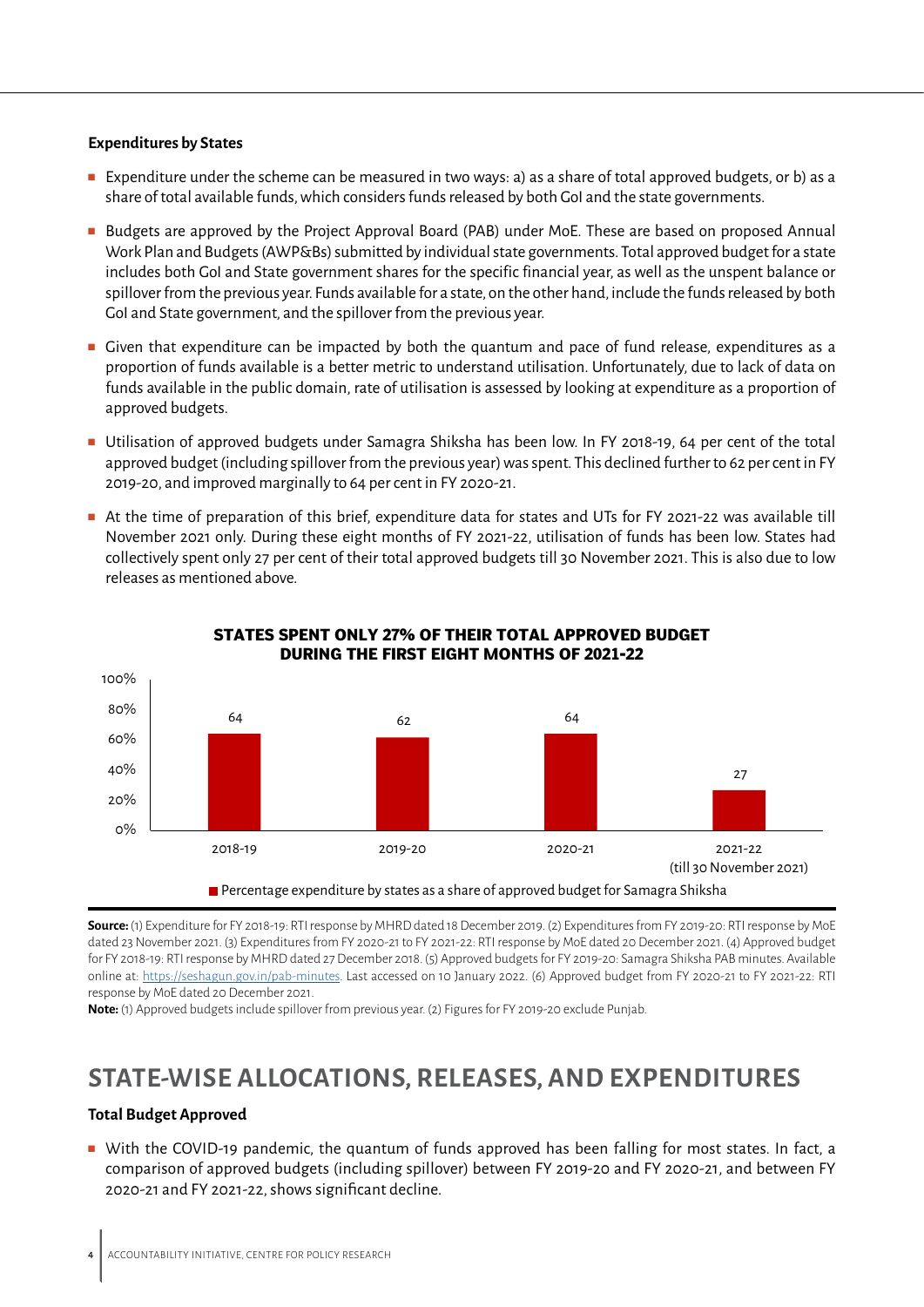- Among 19 large states (excluding Punjab for which complete data was not available for FY 2019-20), approved budgets increased for 17 states in FY 2019-20 as compared to the previous fiscal year. The trend reversed in FY 2020-21 with 17 states experiencing a decline in approved budget. The exceptions were Assam and Uttar Pradesh that saw 6 per cent and less than 1 per cent increase, respectively.
- In FY 2021-22, 14 out of the 19 states experienced a further decrease in approved budgets. Odisha had the highest decrease as compared to FY 2020-21 at 27 per cent, followed by Gujarat at 19 per cent. After experiencing the steepest decline in FY 2020-21, Maharashtra's budget remained almost similar in FY 2021-22. In contrast, Andhra Pradesh and Himachal Pradesh saw relatively higher increases at 7 per cent and 6 per cent, respectively.



**MOST LARGE STATES EXPERIENCED A DECLINE IN BUDGETS APPROVED** 

**Source:** (1) Approved budgets for FY 2019-20: Samagra Shiksha PAB minutes. Available online at: [https://seshagun.gov.in/pab-minutes.](https://seshagun.gov.in/pab-minutes) Last accessed on 10 January 2022. (2) Approved budget from FY 2020-21 to FY 2021-22: RTI response by MoE dated 20 December 2021.

#### **Release of Central Share of Budget to States**

- It is important to mention that total GoI share of budget approved by the PAB for all states was higher than actual Gol allocations as per the Union Budget. In FY 2020-21, while Gol allocations for the scheme as per REs was  $\bar{z}$ 27,957 crore, the total GoI share approved was 28 per cent higher at `35,773 crore. Similarly, in FY 2021-22, GoI share of budget approved for all states was  $\overline{35,286}$  crore, 14 per cent higher that GoI allocation as per the BEs.
- To understand the extent of funds released by GoI across states, we looked at the GoI share released as a proportion of GoI share approved across states. Accordingly, we looked at the proportion of releases for FY 2020-21 and for the first seven months of FY 2021-22 (latest data available).
- In FY 2020-21, more than 90 per cent of GoI share of budget was released to 6 out of the 20 large states, and 8 states received between 80 to 90 per cent of their approved GoI shares. In contrast, Chhattisgarh received the lowest share at 39 per cent, followed by Telangana at 40 per cent.
- Pace of release of Gol share, however, has been slow for most states in FY 2021-22. At the end of the first seven months of FY 2021-22, only 5 out of the 20 large states received more than half of their central allocations. Proportion of GoI share released to the rest of the 15 states ranged between 14 to 25 per cent.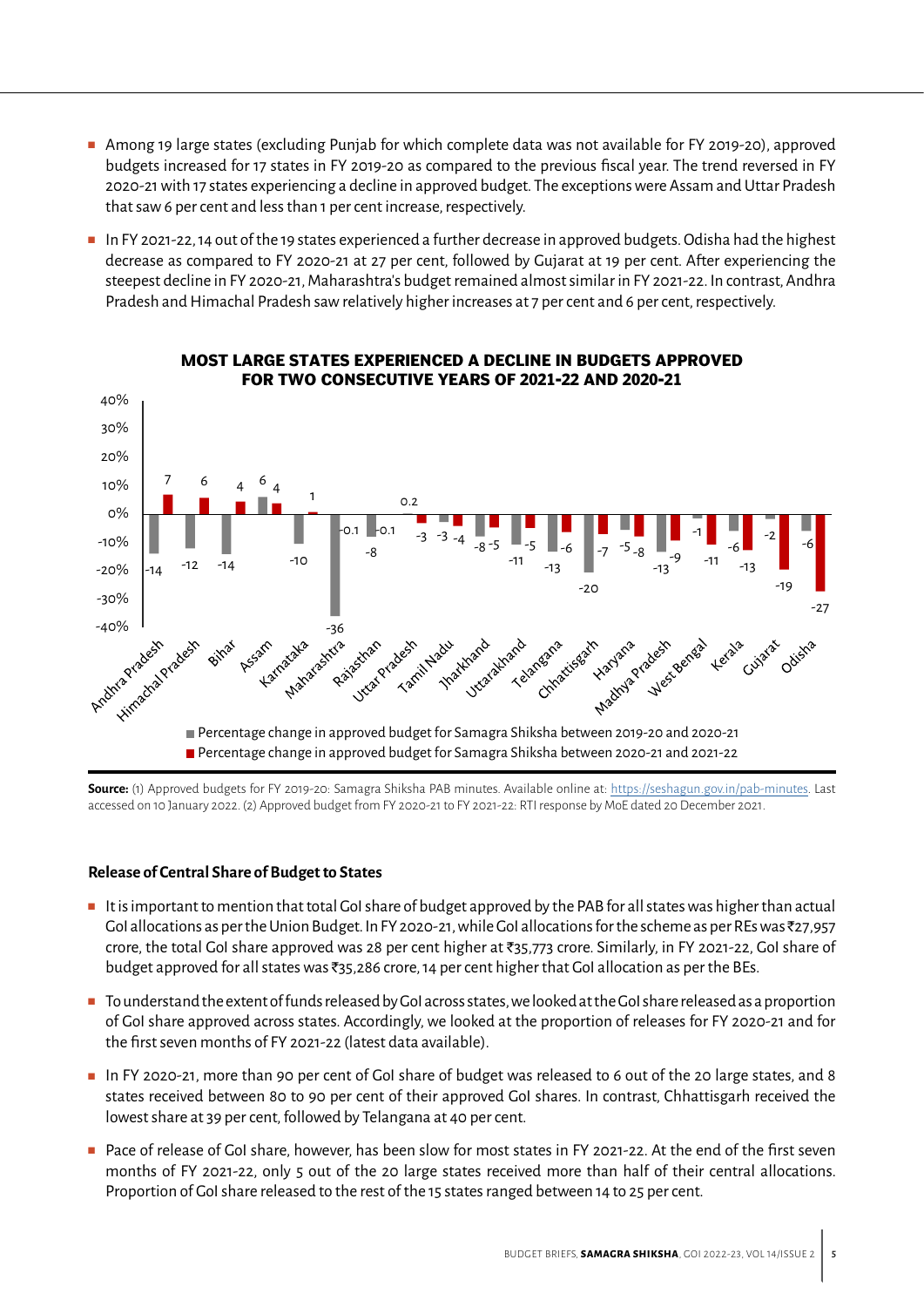■ Release of funds to West Bengal was amongst the highest in both FY 2020-21 and FY 2021-22. For FY 2021-22, till 31 October 2021, West Bengal had already received 73 per cent of its GoI share. Other states during the year with high receipts included Jharkhand (69 per cent), Bihar (64 per cent), and Odisha (63 per cent). In contrast, Himachal Pradesh received the lowest share (14 per cent), followed by Uttar Pradesh (19 per cent).



#### **ONLY 6 OUT OF 20 LARGE STATES RECEIVED MORE THAN 90% OF APPROVED GOI SHARE IN 2020-21**

Percentage released as a proportion of approved GoI share of budget for Samagra Shiksha in 2021-22 (till 31 October 2021)

**Source:** (1) GoI release: RTI response by MoE dated 23 November 2021. (2) Approved GoI share of budget: Lok Sabha Unstarred Question 2125 answered on 2 August 2021. Available online at: <http://164.100.24.220/loksabhaquestions/annex/176/AU2125.pdf>.

#### **Expenditures as Share of Approved Budgets**

- State-wise analysis of expenditures as a proportion of approved budgets gives an indication of the variation in fund utilisation situation. We look at utilisation rates for FY 2019-20 and FY 2020-21 to understand the situations prior to, and during the COVID-19 pandemic.
- In FY 2019-20, the utilisation of budget ranged between 91 per cent in Tamil Nadu and 41 per cent in Kerala, among the 19 large states. Interestingly, with a reduction in budgets in FY 2020-21, utilisation during the pandemic was not strikingly different from FY 2019-20.
- In fact, despite physical school closures, 8 out of the 19 states had higher rates of utilisation in FY 2020-21 than in FY 2019-20. Rajasthan had the highest increase in utilisation rate at 15 percentage points, followed by Haryana at 13 percentage points.
- While the utilisation rate remained the same for Assam in these two vears, the rest of the 10 states experienced a decline. The steepest decline was in West Bengal, where utilisation dropped from 62 per cent in FY 2019-20 to 43 per cent in FY 2020-21. This was followed by Andhra Pradesh, which saw a 17 percentage point decline and spent only 40 per cent of its approved budgets – the lowest among the 19 states.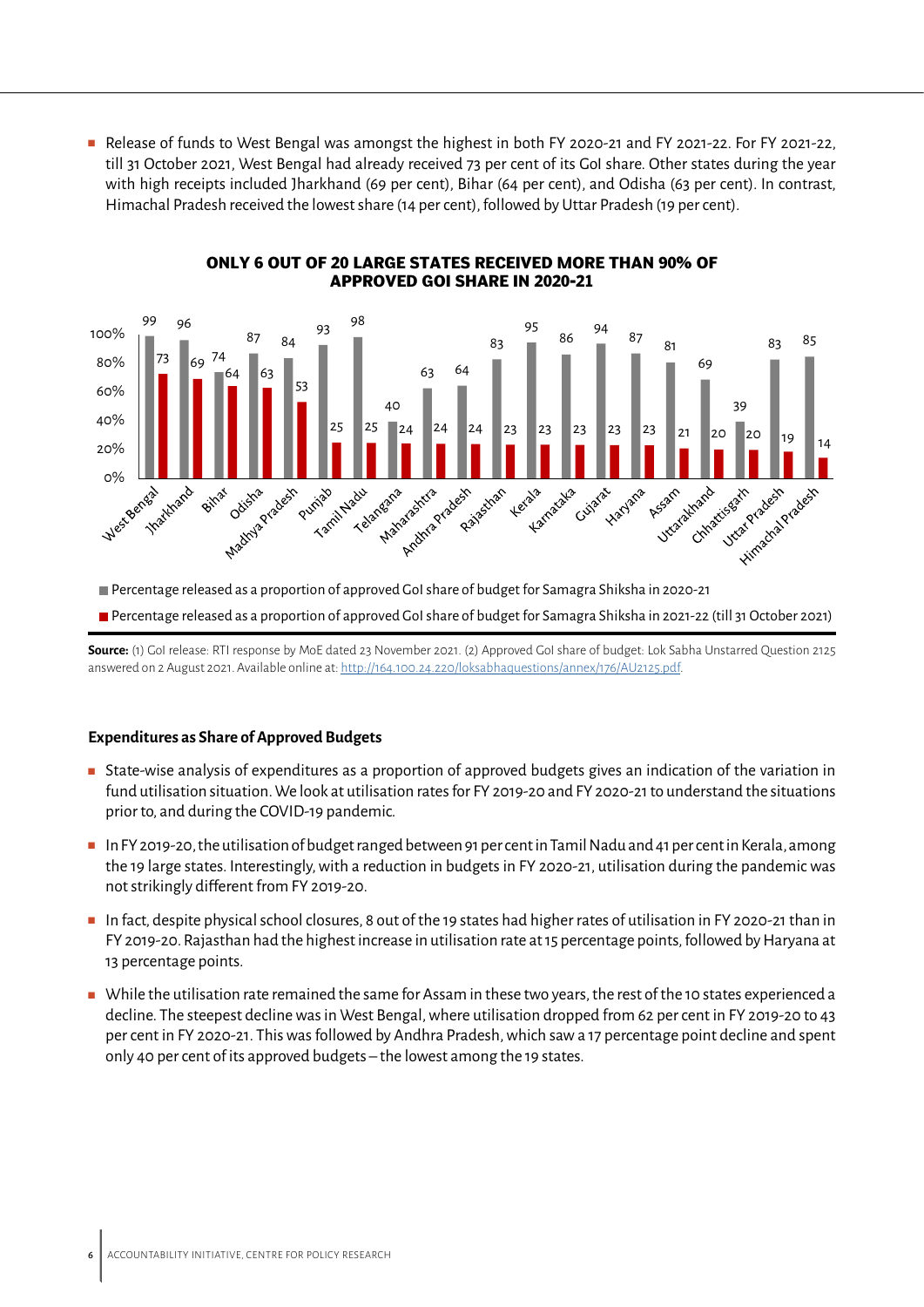

#### **AMONG 19 LARGE STATES, EXPENDITURE AS A SHARE OF APPROVED BUDGET IN 2020-21 WAS HIGHEST IN TAMIL NADU AND LOWEST IN ANDHRA PRADESH**

Percentage spent as a proportion of approved budget for Samagra Shiksha in 2020-21

**Source:** (1) Expenditures for FY 2019-20: RTI response by MoE dated 24 November 2020. (2) Expenditures for FY 2020-21: RTI response by MoE dated 20 December 2021. (3) Approved budget for FY 2019-20: Samagra Shiksha PAB minutes. Available online at: [https://seshagun.gov.in/pab](https://seshagun.gov.in/pab-minutes)[minutes](https://seshagun.gov.in/pab-minutes). Last accessed on 10 January 2022. (4) Approved budget for FY 2020-21: RTI response by MoE dated 20 December 2021.

## **REOPENING OF SCHOOLS AND PREPAREDNESS TO CATER TO NEW CHALLENGES**

- After one and a half years of closure, government schools started to reopen from September 2021 across most states in a phased manner. The COVID-19 pandemic not only accentuated some of the existing issues related to school education in the country, but also introduced new challenges. With the reopening of schools, addressing these becomes crucial. The Parliamentary Standing Committee Report, released in August 2021, suggested several steps that schools and the administration should take in this regard.
- The report highlights school dropouts, lack of accessibility of ICT-based remote learning, increase in child labour, and health hazards during the pandemic as some of the major challenges. Others include the adverse effects on nutrition, mental health, and overall development of children, especially those coming from socio-economically disadvantaged backgrounds. All these adversities are likely to have a negative impact on learning levels of children.
- In this context, the nationally representative learning assessment survey, National Achievement Survey (NAS), becomes relevant as it will provide the latest picture on grade-specific learning levels at the beginning of reopening of schools. The latest round of NAS, conducted on 12 November 2021, has been funded through the Samagra Shiksha scheme and the results are yet to be released.
- We looked at the official guidelines and instructions released by 5 state governments (Bihar, Himachal Pradesh, Madhya Pradesh, Rajasthan, Maharashtra) in the months of August to November 2021 to understand the types of steps that schools and local administration at the Cluster and Block level were asked to follow regarding reopening of schools. A brief summary of this is presented below.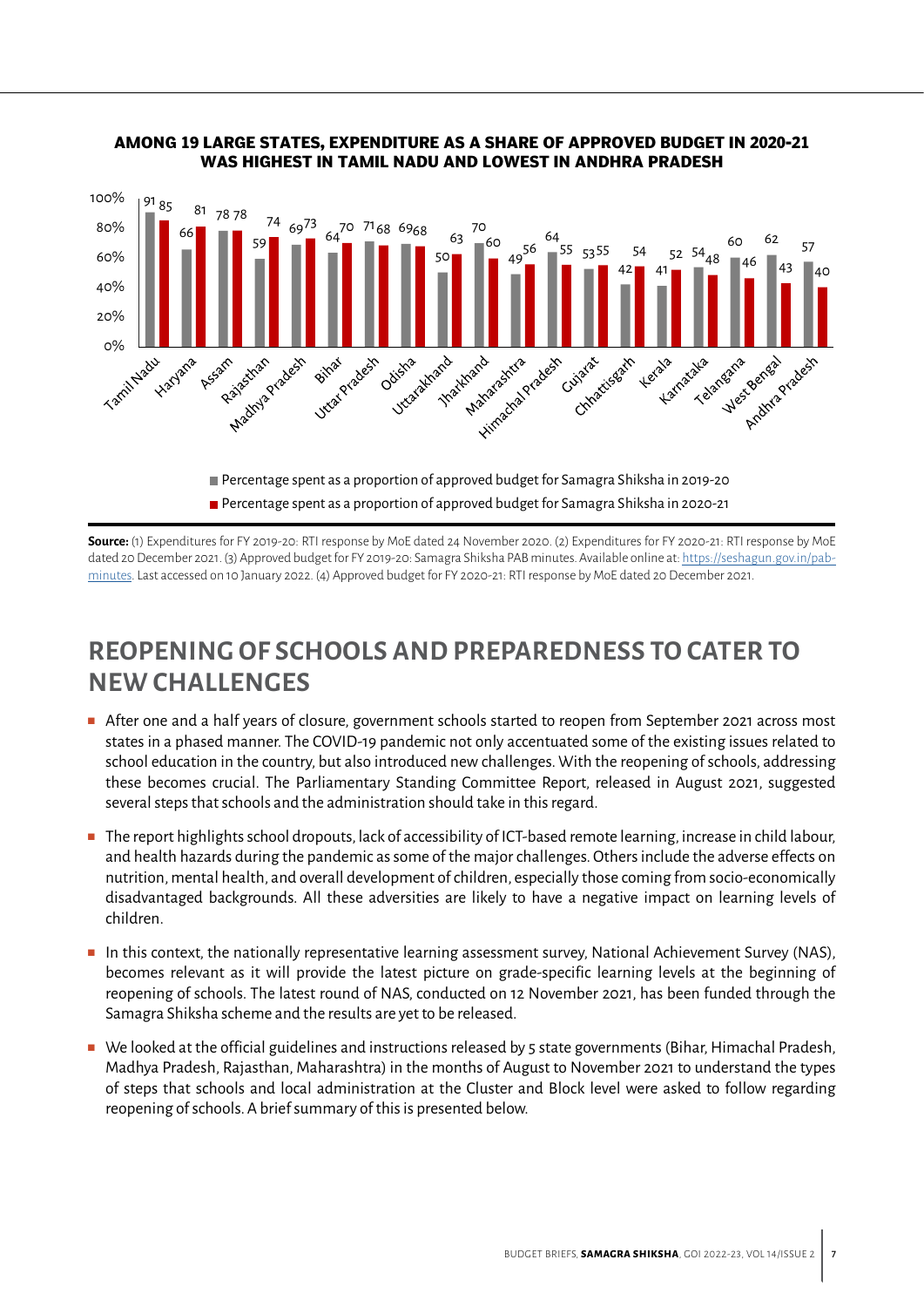| <b>Areas</b>                                                                                                     | Instructions and guidelines issued in 5 states                                                                                                                                                                                                                                                                                                                                                                                                                                                                                                                                                                                                                           |
|------------------------------------------------------------------------------------------------------------------|--------------------------------------------------------------------------------------------------------------------------------------------------------------------------------------------------------------------------------------------------------------------------------------------------------------------------------------------------------------------------------------------------------------------------------------------------------------------------------------------------------------------------------------------------------------------------------------------------------------------------------------------------------------------------|
| <b>Ensuring COVID-19</b><br>protocols are followed                                                               | Schools received instructions from Block or District administration or Gram Panchayat to follow<br>COVID-19 protocol and regular cleaning of infrastructure and water sources. Teachers were<br>asked to teach hand washing procedure to students, and share information about the pandemic.<br>Masks are provided in schools and soaps are asked to be made available. Schools were asked to<br>Ē,<br>acquire thermal scanners and thermometers to keep regular check on students' temperatures.<br>Teachers have been instructed to attend online training on DIKSHA platform on orientation<br>about the safety measures and following COVID-19 protocols in schools. |
| Maintenance of school<br>infrastructure and<br>ensuring separate<br>functional toilets for<br>girls and boys     | Guidelines were issued to construct and maintain separate toilets for boys and girls, and<br>progress was to be monitored by Block administrators.<br>In Rajasthan, schools were given a "School Sanitation Grant" to construct functional toilets.<br>u,<br>In Himachal Pradesh, Blocks received instructions that cleanliness and maintenance of the<br>$\blacksquare$<br>school toilets needed to be completed before opening, and field inspection was to be conducted<br>by CRCs.                                                                                                                                                                                   |
| Teacher training on<br>ICT-based teaching<br>and blended teaching<br>method                                      | Guidelines on online training of teachers have been sent to all states, and trainings on NISHTHA<br>and NIPUN Bharat through online platforms have been happening.<br>However, there were no clear-cut instructions to teachers on blended teaching methods, mixing<br>$\mathcal{L}_{\mathcal{A}}$<br>classroom teaching and digital modes.                                                                                                                                                                                                                                                                                                                              |
| <b>Instructions to</b><br>teachers, Block or<br>District administration<br>to assess and address<br>learning gap | Teachers were instructed to create WhatsApp groups and send SMSs during school closures.<br>Phone calls were also made where necessary to track progress.<br>District and Block administrations were told to support teachers. In some states, applications<br>$\Box$<br>were used to monitor progress such as BEST (Bihar Easy School Tracking) in Bihar, Shiksha Mitra<br>in Madhya Pradesh, and the Shala Sambalan Abhiyan programme in Rajasthan.                                                                                                                                                                                                                    |
| Concise syllabus for<br>current academic year                                                                    | For some states such as Maharashtra and Rajasthan, the State Council of Educational Research<br>$\blacksquare$<br>and Training (SCERT) took steps to reduce syllabus and focus on key learning outcomes.<br>On the other hand, in Himachal Pradesh, the syllabus was not reduced initially, and teachers<br>$\mathcal{L}_{\mathcal{A}}$<br>were still working towards completing the syllabus on time.                                                                                                                                                                                                                                                                   |
| Concise syllabus for<br>current academic year                                                                    | There was focus on ensuring that every student could access learning materials such as<br>worksheets and textbooks. TLMs were also distributed through digital mediums such as<br>WhatsApp groups.<br>For instance, in Rajasthan, worksheets have been distributed under the "Back to School"<br>u,<br>programme, where teachers had received support from District and Block functionaries.                                                                                                                                                                                                                                                                             |

# **COMPONENT-WISE BREAK UP OF BUDGETS AND EXPENDITURES**

#### **Per-Student Expenditures across Elementary and Secondary Education**

- Per-student expenditure for a state is calculated by dividing expenditure with enrolment in government and government-aided schools in that particular state. Thus, expenditure for the elementary education component under Samagra Shiksha is divided by enrolment in government and government-aided schools from Grade I to VIII. For secondary education, enrolment from Grade IX to XII has been taken. Also, at the time of preparation of this brief, since enrolment data was unavailable for academic year 2020-21, per-student expenditures are calculated by using enrolment data for 2019-20.
- Nationally, per-student expenditures under Samagra Shiksha scheme were almost double for elementary education ( $\overline{3}$ ,269), as compared to that for secondary education ( $\overline{3}$ ,540) during FY 2020-21.
- There was considerable state-wide variation across both levels of education. Uttarakhand spent the largest amount of  $\bar{\mathcal{E}}$ 6,277 per student in elementary education among the 20 large states, followed by Rajasthan ( $\bar{\mathcal{E}}$ 5,527) and Himachal Pradesh (₹5,449). In contrast, Maharashtra spent the lowest under Samagra Shiksha at ₹796 per student.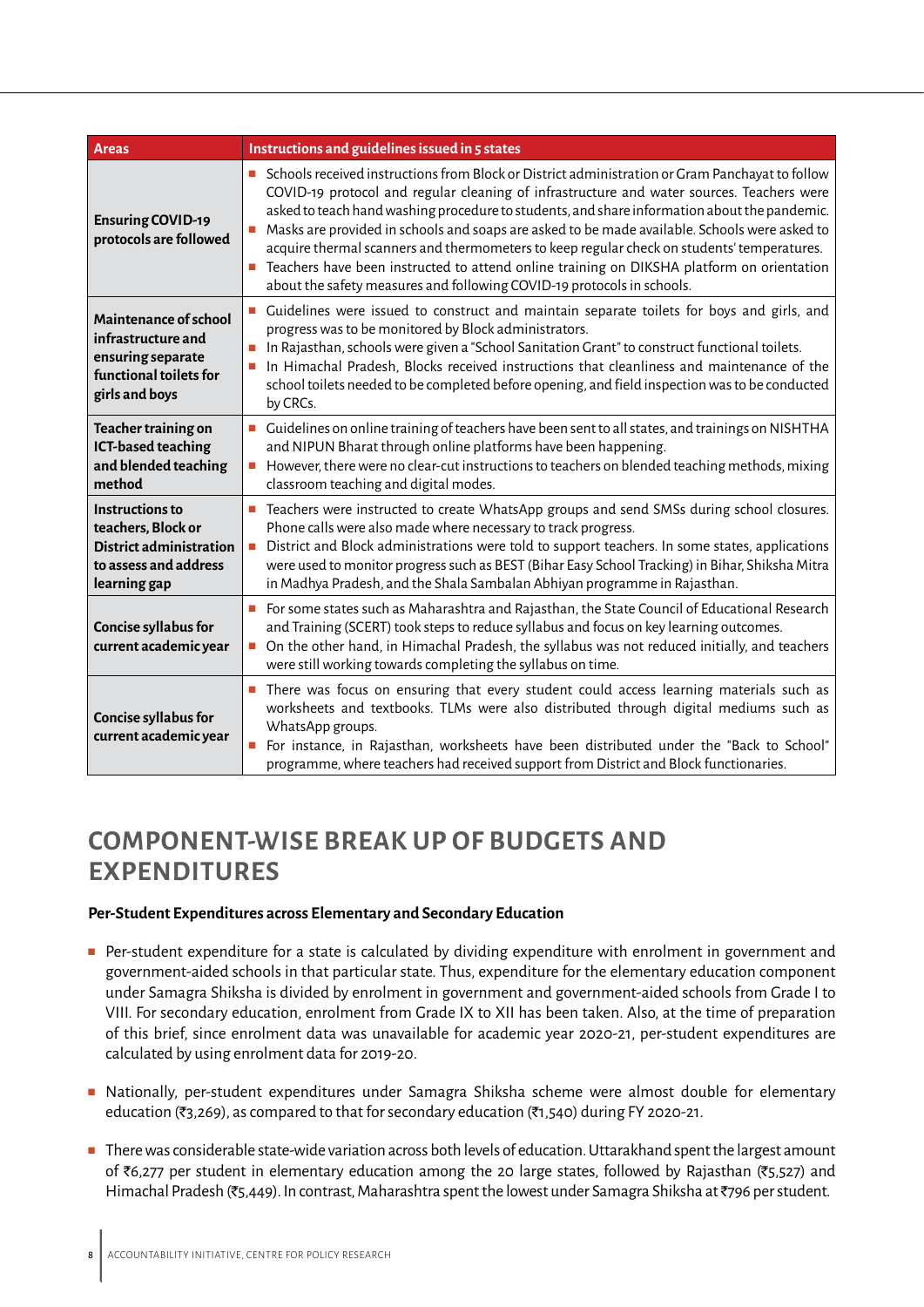■ Among the 20 large states, most spent higher on elementary than on secondary education, except Punjab and Haryana. In fact, Haryana spent almost twice on secondary (including higher secondary) education at `8,697 per student than on elementary at  $\bar{\tau}$ 4,182. Haryana also had the highest per-student expenditures among the 20 states in FY 2020-21. This was followed by Punjab (₹4,943) and Rajasthan (₹3,397). Bihar spent only ₹120 per student in secondary education, the lowest among 20 large states. Other large states with per-student expenditures below ₹500 included Maharashtra (₹172), Karnataka (₹218), West Bengal (₹311), and Uttar Pradesh (₹440).



#### **NATIONALLY, PER-STUDENT EXPENDITURE FOR ELEMENTARY WAS** `**3,269 - DOUBLE THAT OF SECONDARY EDUCATION (** `**1,540) IN FY 2020-21**

**Source:** (1) Samagra Shiksha expenditures: RTI response by MoE dated 20 December 2021. (2) Enrolment in government and government-aided schools in 2019-20: UDISE Plus, 2019-20. Available online at: [https://udiseplus.gov.in/#/Publication.](https://udiseplus.gov.in/#/Publication) Last accessed on 10 January 2022.

#### **Intervention Components under Samagra Shiksha**

- The interventions under the scheme can be broadly grouped under 11 components as per the scheme guidelines: (i) Access and Retention; (ii) Entitlements as per Right to Education Act (RTE Entitlements); (iii) Quality Interventions; (iv) Teacher Education; (v) Salary of Teachers, (vi) Gender and Equity; (vii) Inclusive Education; (viii) Vocational Education; (ix) Sports and Physical Education; (x) Monitoring; and (xi) Programme Management.
- To understand the impact of the pandemic on the scheme prioritisation, a component-wise break up of approved budgets (including spillovers) for FY 2019-20 is being compared to that in FY 2021-22. While the scenario in FY 2019-20 reflects the pre-pandemic focus of the scheme, that in FY 2021-22 is expected to indicate the current focus with gradual reopening of schools and implementation of NEP 2020. The distribution for FY 2021-22 is based on data collated for 24 states and UTs, the only publicly available data at the time of preparation of this brief.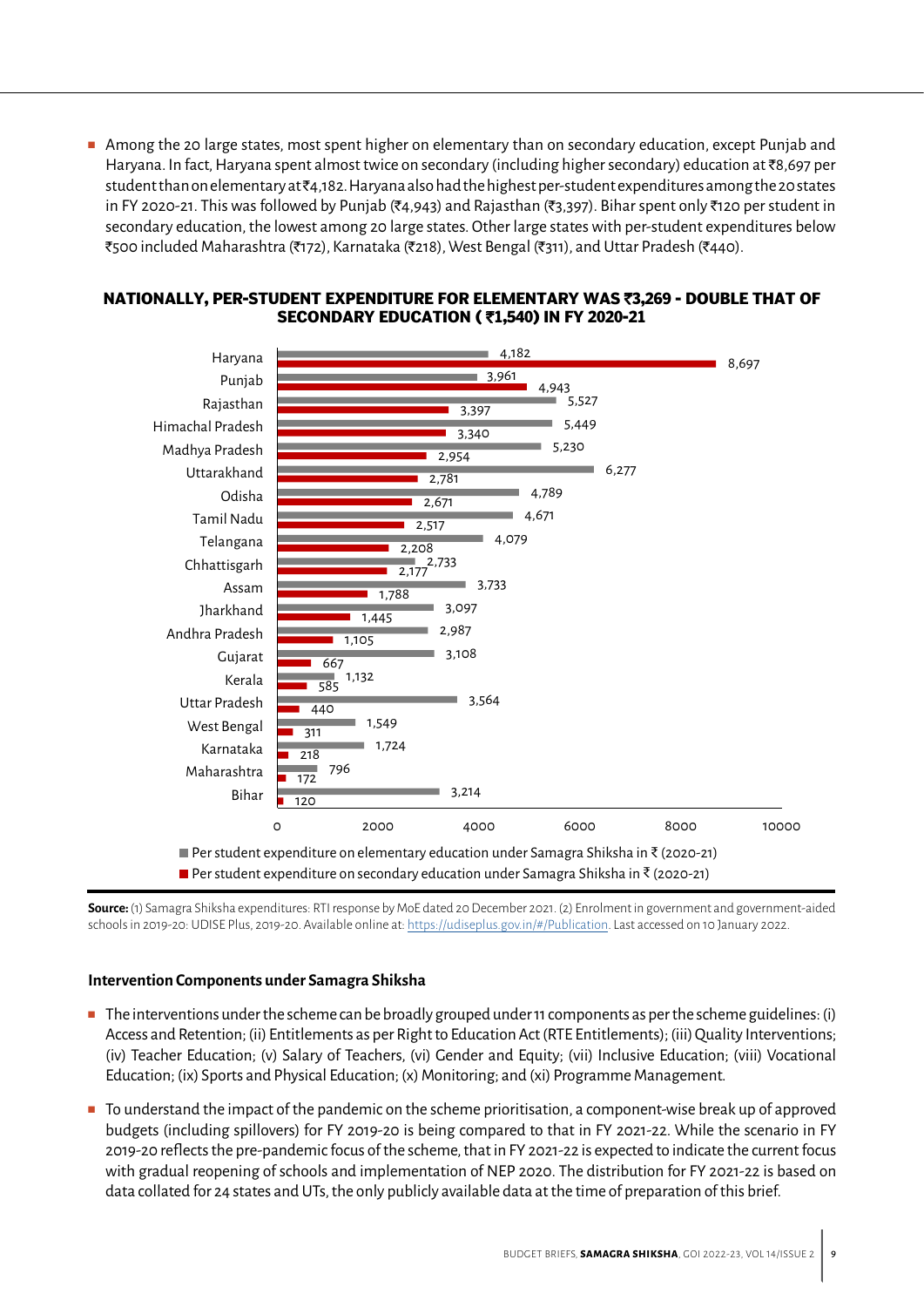- Around one-third of the budget (33 per cent) was dedicated to 'Salary of teachers' in FY 2021-22, which is similar to the share during the pre-COVID period as well (32 per cent). As per the PAB minutes of the states, teachers' salary from this financial year will be calculated as per the following formulation: for FY 2021-22 it will be 100 per cent of GoI share of expenditure in FY 2019-20. For the next four years starting from FY 2022-23, it will be 95 per cent, 90 per cent, 85 per cent, and 75 per cent, respectively of GoI's share of expenditure incurred in FY 2019-20. This is further subject to the state maintaining the requisite level of filled up posts.
- The second largest proportion of approved budgets is dedicated to 'Quality Interventions', which increased from 22 per cent in FY 2019-20 to 24 per cent in FY 2021-22. This component includes ICT and other digital initiatives, support at pre-primary level, foundational literacy and numeracy (FLN), assessment of learning, academic support through BRCs and CRCs, Learning Enhancement Programmes (LEP), in-service teacher trainings, and strengthening of libraries. If we compare the same 24 states and UTs across FY 2020-21 and FY 2021-22, it is observed that the amount of budget approved for 'Quality Interventions' increased by 12 per cent, while overall budget came down by 4 per cent.
- The third largest intervention is observed to be RTE entitlements, the proportion for which increased from 13 per cent in FY 2019-20 to 16 per cent in FY 2021-22. This was followed by 'Access and Retention' whose share of budget declined slightly from 15 per cent in FY 2019-20 to 12 per cent in FY 2021-22.



#### **ONE-THIRD OF SAMAGRA SHIKSHA BUDGET IS ALLOCATED TOWARDS 'SALARY OF TEACHERS', FOLLOWED BY 24% FOR 'QUALITY INTERVENTIONS' AND 16% FOR RTE ENTITLEMENTS**

**Source:** Samagra Shiksha PAB minutes. Available online at:<https://seshagun.gov.in/pab-minutes>. Last accessed on 10 January 2022. **Note:** (1) Approved budgets include spillover from previous year. (2) Figures for FY 2019-20 exclude Punjab. (3) Figures for FY 2021-22 are based on 24 states and UTs for whom data are available.

#### **COVID-19 Pandemic and School Readiness**

- We tried to assess the exact interventions of Samagra Shiksha, under which funds have been allocated for school readiness against the backdrop of the pandemic by different state governments in FY 2021-22. It was understood that apart from allocations for some specific activities, some of the school-specific expenditures were also incurred from the Composite Grant provided to each school under the scheme.
- Since availability of digital devices and the internet is a major issue for a large section of households, and children are not allowed to attend schools in full capacity in most states, development and distribution of study materials such as workbooks, worksheets, activity material, and additional books, are deemed important for continuity of learning. Funds allocated for TLM under 'Support at Pre-Primary Level', 'Foundational Literacy and Numeracy' (FLN), and Learning Enhancement Programmes (LEP), are proposed to be utilised for the preparation of such learning materials including activity-based kits for pre-primary education till Grade V.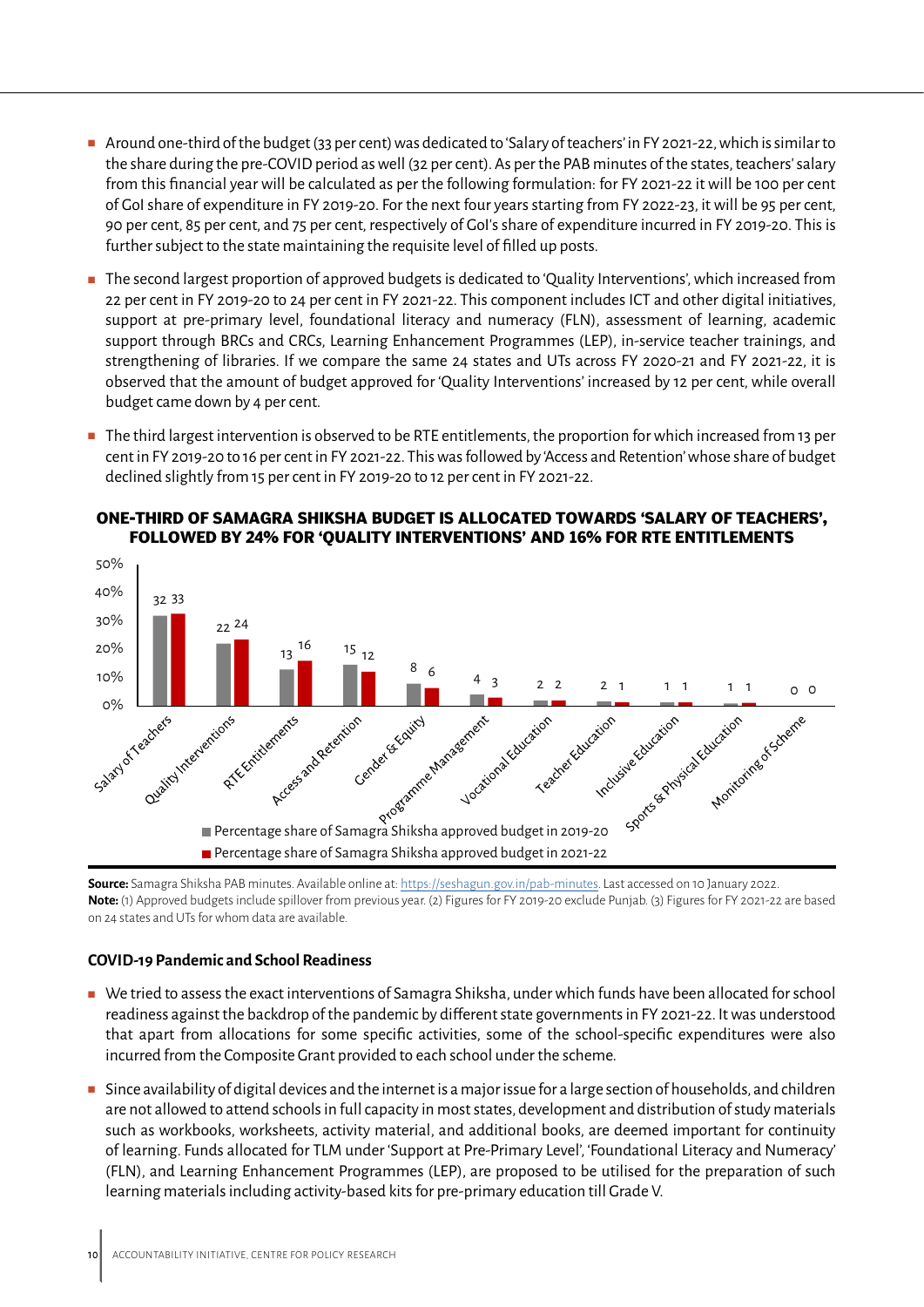■ For FY 2021-22, all states have been allocated funds for safety and security measures for children in schools, at `2,000 per school. Additionally funds have also been allocated for online orientation programmes for teachers on school safety and security activities, to encourage them to function as the first level counsellors for dissemination of basic information about COVID-19, and enabling them to provide digital or online education. The funds for these two activities are allocated under the broader component of 'Quality Interventions'.

#### **Support for Pre-Primary and Foundational Literacy and Numeracy (FLN)**

- In relation to the vision of NEP 2020 of formalising pre-primary education and achieving FLN, there are budget allocations included within Samagra Shiksha as well.
- Funds for pre-primary education are allocated under the component 'Support at Pre-Primary Level' for activities such as revision of ECCE curriculum, development of pre-primary textbooks as per NCERT framework, TLM for children, and development of training modules for capacity building of pre-primary teachers.
- GoI launched the NIPUN Bharat in July 2021 as a mission under the Samagra Shiksha scheme. The aim of this mission is to ensure that every child achieves the desired learning competencies in FLN by the end of Grade 3, by FY 2026-27. To achieve this, there is provision of upto ₹500 per child, per annum for TLM; ₹150 per teacher for teaching manuals and resources; and  $\bar{\tau}$ 10 to  $\bar{\tau}$ 20 lakh per district for assessment.
- Both these sub-components are part of the broader component 'Quality Interventions'. Across 24 states and UTs (excluding others due to lack of data) in FY 2021-22, while an average of 24 per cent of the approved budget was allocated for 'Quality Interventions' as a whole, 3 per cent was for FLN, and 1 per cent was for support at preprimary level.
- While there is wide variation across states in case of overall proportion of funds for 'Quality Interventions', the proportion of funds allocated towards pre-primary and FLN shows relatively less variation. Among 18 large states, in FY 2021-22, Himachal Pradesh allocated the highest share to 'Quality Interventions' at 41 per cent, followed by Kerala at 40 per cent. In contrast, the share of budgets for 'Quality Interventions' was lowest in Uttar Pradesh (13 per cent), followed by Bihar (15 per cent).
- Proportion of budget for pre-primary education and FLN was highest in Maharashtra and West Bengal at 8 per cent each followed by Himachal Pradesh and Rajasthan at 7 per cent each. In contrast, states such as Tamil Nadu, Telangana, and Uttarakhand allocated some of the lowest shares of their budgets at 2 per cent each.



#### **AMONG 18 LARGE STATES, MAHARASHTRA AND WEST BENGAL ALLOCATED THE HIGHEST PROPORTIONS OF THEIR BUDGETS FOR SUPPORT AT PRE-PRIMARY LEVEL AND FLN, AT 8% EACH**

**Source:** Samagra Shiksha PAB minutes. Available online at:<https://seshagun.gov.in/pab-minutes>. Last accessed on 10 January 2022. **Note:** (1) Approved budgets include spillover from previous year. (2) Figures are based on 24 states and UTs for whom data are available.